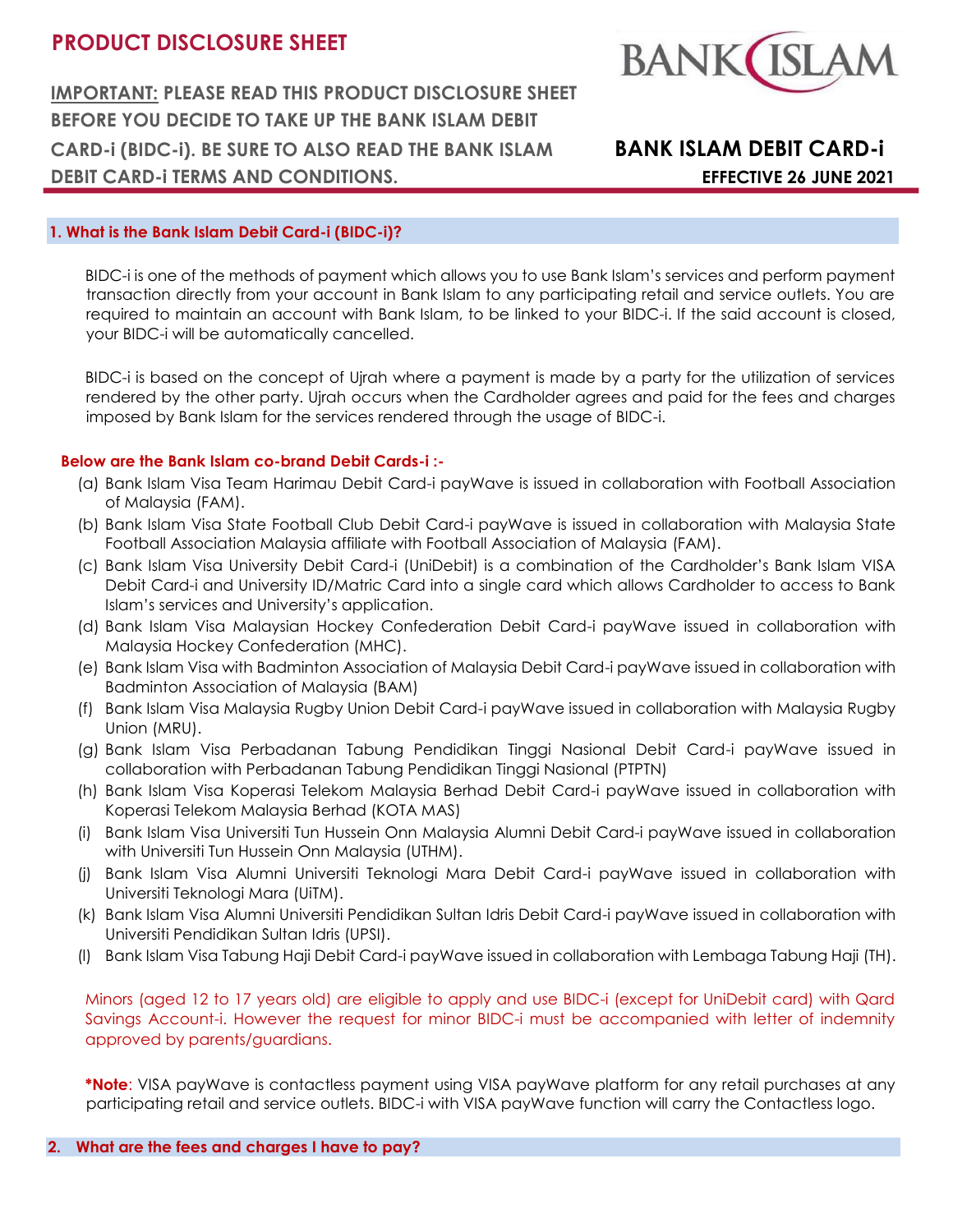| <b>Issuance Fee</b>                                                                                     | RM10.00 - Bank Islam Visa University Debit Card-i<br>(UniDebit)<br>RM12.00 - Bank Islam Visa Harimau Debit Card-i<br>$\bullet$<br>payWave<br>RM12.00 - Bank Islam Visa State Football Club Debit<br>Card-i payWave<br>RM12.00 - Bank Islam Visa Malaysia Hockey<br>$\bullet$<br>Confederation Debit Card-i payWave<br>RM12.00 - Bank Islam Visa Badminton Association of<br>$\bullet$<br>Malaysia Debit Card-i payWave<br>RM12.00 - Bank Islam Visa Malaysia Rugby Union<br>$\bullet$<br>payWave<br>RM10.00 - Bank Islam Visa Debit Card-i Perbadanan<br>$\bullet$<br>Tabung Pendidikan Tinggi Nasional Debit Card-i<br>payWave<br>RM12.00 - Bank Islam Visa Koperasi Telekom<br>$\bullet$<br>Malaysia Berhad Debit Card-i payWave<br>RM12.00 - Bank Islam Visa Universiti Tun Hussein Onn<br>$\bullet$<br>Malaysia Alumni Debit Card-i payWave<br>RM12.00 - Bank Islam Visa Alumni Universiti Teknologi<br>$\bullet$<br>Mara Debit Card-i payWave<br>RM12.00 - Bank Islam Visa Alumni Universiti<br>$\bullet$<br>Pendidikan Sultan Idris Debit Card-i payWave<br>RM12.00 - Bank Islam Visa Tabung Haji Debit Card-i<br>$\bullet$<br>payWave              |
|---------------------------------------------------------------------------------------------------------|-----------------------------------------------------------------------------------------------------------------------------------------------------------------------------------------------------------------------------------------------------------------------------------------------------------------------------------------------------------------------------------------------------------------------------------------------------------------------------------------------------------------------------------------------------------------------------------------------------------------------------------------------------------------------------------------------------------------------------------------------------------------------------------------------------------------------------------------------------------------------------------------------------------------------------------------------------------------------------------------------------------------------------------------------------------------------------------------------------------------------------------------------------------|
| Annual Fee<br>(Annual Fee will not be charged to<br>Cardholder on the same year of BIDC-i is<br>issued) | RM10.00 - Bank Islam Visa University Debit Card-i<br>$\bullet$<br>(UniDebit)<br>RM13.00 - Bank Islam Visa Harimau Debit Card-i<br>$\bullet$<br>payWave<br>RM15.00- Bank Islam Visa State Football Club Debit<br>$\bullet$<br>Card-i payWave<br>RM13.00- Bank Islam Visa Malaysia Hockey<br>$\bullet$<br>Confederation Debit Card-i payWave<br>RM13.00 - Bank Islam Visa Badminton Association of<br>$\bullet$<br>Malaysia Debit Card-i payWave<br>RM13.00 - Bank Islam Visa Malaysia Rugby Union<br>$\bullet$<br>Debit Card-i payWave<br>RM10.00 - Bank Islam Visa Perbadanan Tabung<br>$\bullet$<br>Pendidikan Tinggi Nasional Debit Card-i payWave<br>RM13.00 - Bank Islam Visa Koperasi Telekom<br>$\bullet$<br>Malaysia Berhad Debit Card-i payWave<br>RM13.00 - Bank Islam Visa Universiti Tun Hussein Onn<br>$\bullet$<br>Malaysia Alumni Debit Card-i payWave<br>RM13.00 - Bank Islam Visa Alumni Universiti Teknologi<br>$\bullet$<br>Mara Debit Card-i payWave<br>RM13.00 - Bank Islam Visa Alumni Universiti<br>$\bullet$<br>Pendidikan Sultan Idris Debit Card-i payWave<br>RM13.00 - Bank Islam Visa Tabung Haji Debit Card-i<br>٠<br>payWave |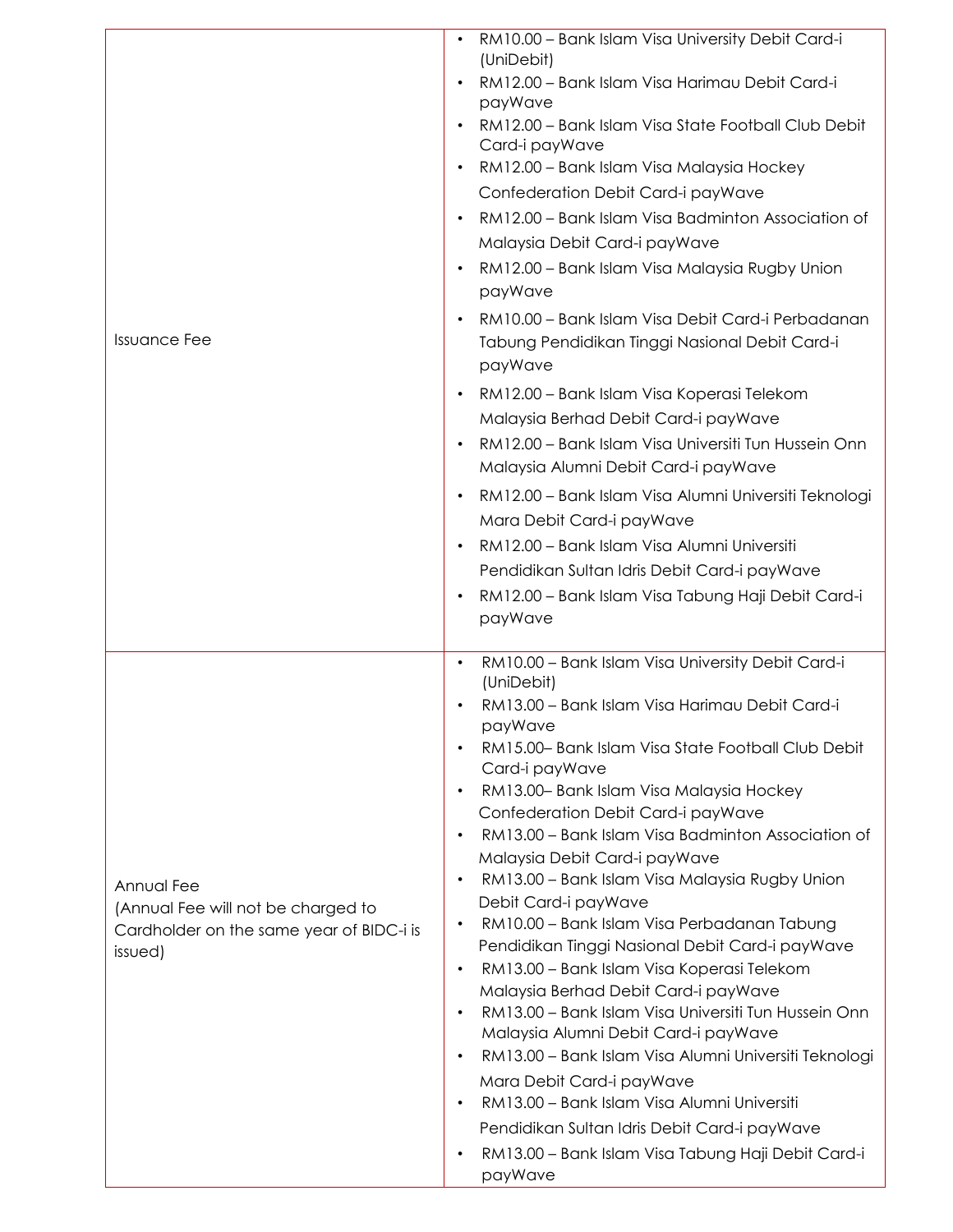| Cash Withdrawal at Bank Islam ATM                        | Free                                                                                            |
|----------------------------------------------------------|-------------------------------------------------------------------------------------------------|
|                                                          | Local Bank - RM1.00 per withdrawal.                                                             |
| Cash Withdrawal at ATM via MEPS                          | Foreign Bank - RM1.00 per withdrawal                                                            |
| Cash Withdrawal at any bank via VISA                     |                                                                                                 |
| Plus                                                     | RM10.00 per withdrawal                                                                          |
| Overseas transaction conversion fees                     | Subject to exchange rate determined by VISA at                                                  |
|                                                          | that particular time                                                                            |
| BIDC-i Replacement Fee due to Lost,<br>Stolen or Damaged | Charge on Bank Islam Visa University Debit Card-i<br>$\bullet$                                  |
|                                                          | (UniDebit) Replacement Fee is determined by the<br>University                                   |
|                                                          | RM12.00 - Bank Islam Visa Harimau Debit Card-i<br>$\bullet$<br>payWave                          |
|                                                          | RM12.00 - Bank Islam Visa State Football Club Debit<br>Card-i payWave                           |
|                                                          | RM12.00 - Bank Islam Visa Malaysia Hockey<br>Confederation Debit Card-i payWave                 |
|                                                          | RM12.00 - Bank Islam Visa Badminton Association of<br>Malaysia Debit Card-i payWave             |
|                                                          | RM12.00 - Bank Islam Visa Malaysia Rugby Union<br>Debit Card-i payWave                          |
|                                                          | RM12.00 - Bank Islam Visa Perbadanan Tabung<br>Pendidikan Tinggi Nasional Debit Card-i payWave  |
|                                                          | RM12.00 - Bank Islam Visa Koperasi Telekom<br>$\bullet$<br>Malaysia Berhad Debit Card-i payWave |
|                                                          | RM12.00 - Bank Islam Visa Universiti Tun Hussein Onn<br>Malaysia Alumni Debit Card-i payWave    |
|                                                          | RM12.00 - Bank Islam Visa Alumni Universiti Teknologi<br>Mara Debit Card-i payWave              |
|                                                          | RM12.00 - Bank Islam Visa Alumni Universiti<br>Pendidikan Sultan Idris Debit Card-i payWave     |
|                                                          | RM12.00 - Bank Islam Visa Tabung Haji Debit Card<br>payWave                                     |
|                                                          |                                                                                                 |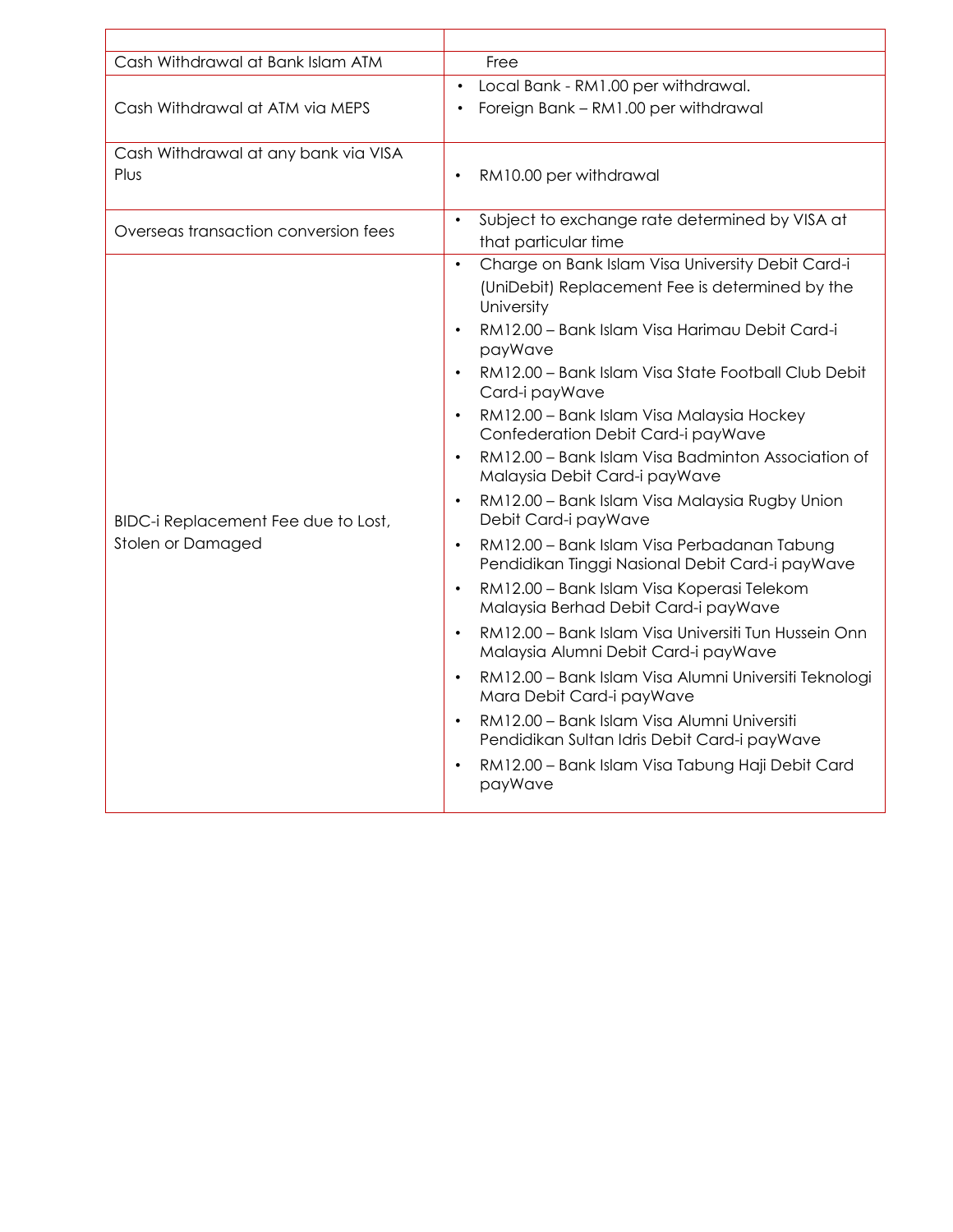| Sales Draft Retrieval Fee                    | Original - RM15.00 per slip.<br>٠                    |
|----------------------------------------------|------------------------------------------------------|
|                                              | Copy - RM5.00 per slip.<br>٠                         |
| Statement Request Fee for Current<br>Account | Daily - RM3.00 per request                           |
|                                              | Weekly - RM5.00 per request                          |
|                                              | Within 1 year - RM1.00 per copy + RM5.00 per         |
|                                              | request                                              |
|                                              | More than 1 year $-$ RM1.00 per copy $+$ RM10.00 per |
|                                              | request                                              |
| Balance Enquiry at Bank Islam ATM and        | Free                                                 |
| via MEPS                                     |                                                      |
| Tabung Haji Transaction at Bank Islam ATM    | RM1.00 per withdrawal transaction                    |
|                                              | RM1.00 per cash deposit transaction                  |
| SSPN-i Transaction at Bank Islam             | Free for account balance inquiry                     |
|                                              | Free for every deposit to SSPN-i account transaction |
|                                              | RM0.50 per fund transfer from/to SSPN-i account      |
|                                              | transaction                                          |
|                                              | RM0.50 per withdrawal from SSPN-i account            |
|                                              | transaction                                          |

## **3. What are the key terms and conditions?**

#### **a) Minimum Balance**

You need to maintain minimum balance in your account for the purpose of debiting Annual Fee. The minimum balance may differ according to the type of account linked to the BIDC-i. Kindly refer to Bank Islam website at www.bankislam.com [f](http://www.bankislam.com.my/)or more information on the respective account's minimum balance requirement.

## **b) Retail Transaction**

You can use BIDC-i to perform retail transaction to purchase goods and services at more than 25 million merchants worldwide. The transaction is subjected to a daily default limit of RM3,000. You may perform maintenance on your own for retail purchase limit up to RM10,000 via Bank Islam's ATM or any other channels as communicated by Bank Islam from time to time. Alternatively, you may visit our nearest branch or call our Contact Centre at +603 26 900 900 for any request of limit higher than RM10,000 but capped at RM30,000.

#### **c) Pre-Authorisation Charge**

Pre-authorisation charge refers to a pre-authorised amount which will be debited from the Account when the Cardholder make payment for room registration at hotel using the Card or any other transaction that may require pre-authorisation charge. The Pre-authorisation charge is meant for approval of transaction only. The pre-authorisation amount shall be released when the actual transaction amount is debited from the Account

| Transaction Type   Charge Amount |                                                                                 |
|----------------------------------|---------------------------------------------------------------------------------|
|                                  | Check In                                                                        |
|                                  | Pre-Authorisation charge shall be imposed.                                      |
| Hotel                            | <b>Check Out</b>                                                                |
|                                  | Total of Pre-Authorisation charge shall be released when the actual transaction |
|                                  | amount is debited to the account.                                               |

## **d) Contactless (payWave) Transaction**

The "wave" function of BIDC-i (transaction with no PIN/signature is required) can be used at participating merchants with "wave" acceptance terminal for up to a maximum RM250 per transaction or RM2, 000 per day. "Wave" function for Minor BIDC-i is up to RM250 per transaction, subject to maximum amount of RM300 per day.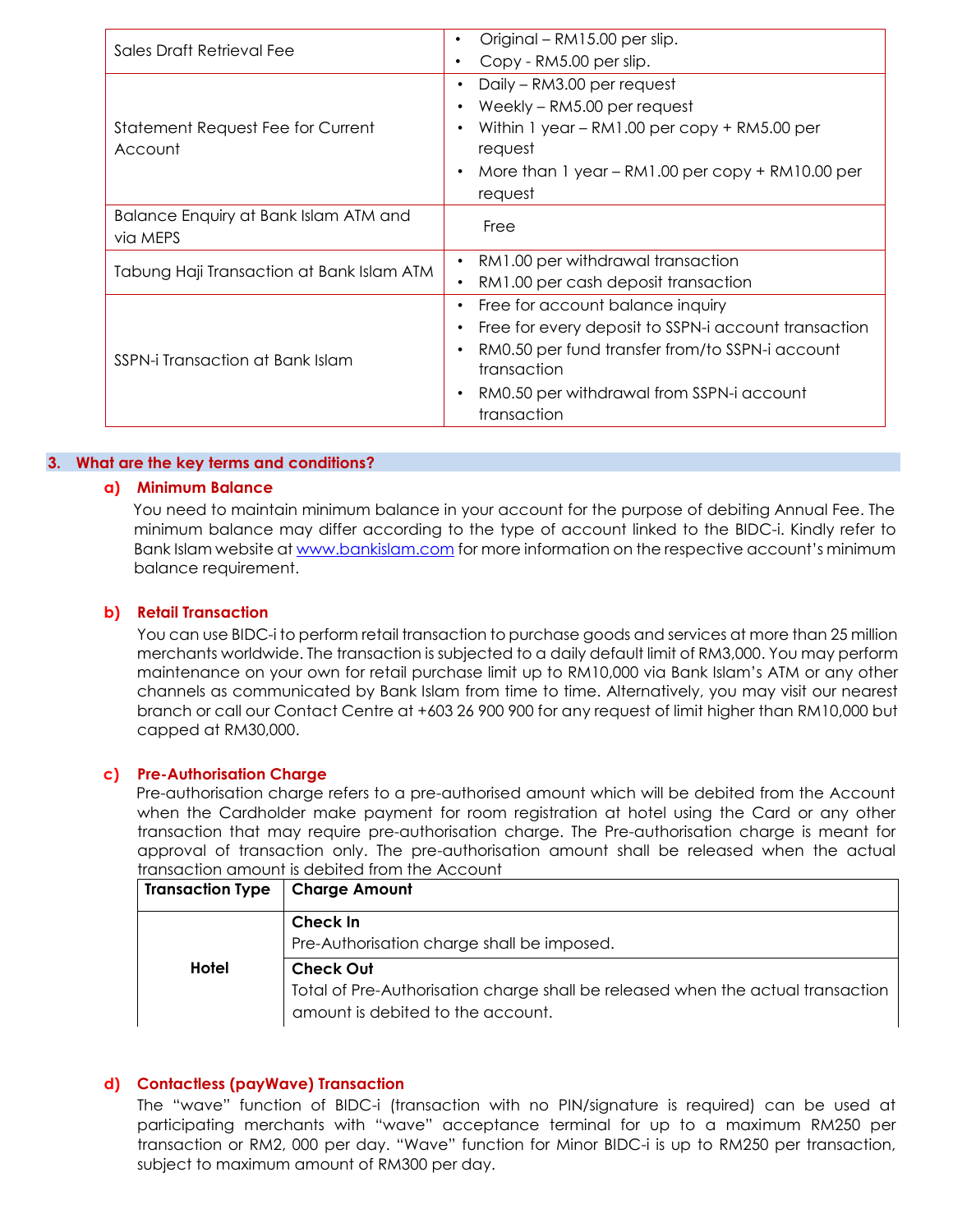Any purchase of more than RM250 per transaction will require you to enter 6-digit PIN.

You may disable or enable the contactless function and manage your daily cumulative contactless transaction limit via Bank Islam's ATM or any other channels as communicated by Bank Islam from time to time. Alternatively, you may visit our nearest branch or call our Contact Centre at +603 26 900 900.

# **e) Cash Withdrawal**

You can perform cash withdrawal transaction at the Bank's cash outlets and at any Authorized Cash Outlets with the VISA PLUS logo and MEPS logo up to a maximum of RM5,000 per day.

You can also perform cash withdrawal transaction via Point-of-Sale (POS) terminal at the selected Authorized Merchant up to RM500.00 per transaction and subject to daily limit of RM2,000 provided that a retail purchase shall be made using the BIDC-i. Further information and list of Authorized Merchant is stated in Bank Islam's website at [https://www.bankislam.com](https://www.bankislam.com/)

# **f) Overseas and Card-Not-Present (CNP) Transaction**

Bank Islam Debit Card-i are being equipped with high safety security features through the '3D Secured' application which requires 'One-Time-Password' (OTP) verification for your convenience to perform overseas retail transactions and/or Card Not-Present (CNP) transactions. CNP transaction shall include Mail Order Telephone Order (MOTO), direct debit and e-commerce transactions. However, there are certain merchants of overseas and CNP transactions that do not equipped with high safety security features. If you are performing overseas and/or CNP transactions which are NOT using/bypassing '3D Secured' application process, the associated risks are as follows:-

i. Your Bank Islam Debit Card-i information might be stolen and/or misused by others;

ii. The stolen Bank Islam Debit Card-i information might be used to perform series of unauthorized transactions;

iii. The unauthorized transaction may affect your ability to use your threshold limit until completion of the investigation.

You are required to decide whether to agree and participate in overseas and CNP transactions or not upon BIDC-i issuance.

If you have already agreed to participate before (or vice versa) and would like to change your decision, you may enable or disable it via Bank Islam's ATM or any other channels as communicated by Bank Islam from time to time. Alternatively, you may visit our nearest branch or call our Contact Centre at +603 26 900 900.

# **g) Minor BIDC-i**

Below is the minor BIDC-i limit for retail transactions and cash withdrawal:-

- i. maximum retail transaction amount of RM 300.00 per day;
- ii. Maximum cash withdrawal is RM1,000 per day.

# **h) Special Benefits for Bank Islam Visa Debit Card-i Perbadanan Tabung Pendidikan Tinggi Nasional Debit Card-i payWave**

- i. Facilitates ATM transactions (cash withdrawal, deposit and fund transfer), Point-Of-Sale (POS) transactions, online transactions, bill payment and access to SSPN-i account
- ii. Cardmember will enjoy Bank Islam TruRewards Loyalty Points (TruPoints)
	- Cardmember is entitled to earn 1 (one) TruPoints for every RM1 (one) retail spending performed in Malaysia and overseas with the card;
	- TruPoints earned will be accumulated in Cardmembers TruRewards account
	- Accumulated TruPoints earned from Bank Islam Visa PTPTN Debit Card-i will be automatically redeemed by Bank Islam to PTPTN e-vouchers (every 1,400 points redemption rate is RM10) and credited directly into the Cardmembers SSPN-i Account every month;
	- If the Cardmember does not have a SSPN-i account, the PTPTN e-voucher redemption will be credited into the Cardmember's PTPTN loan account
	- TruPoints earned from Bank Islam Visa PTPTN Debit Card-i cannot be redeemed for other items offered in the Bank Islam TruRewards Loyalty Program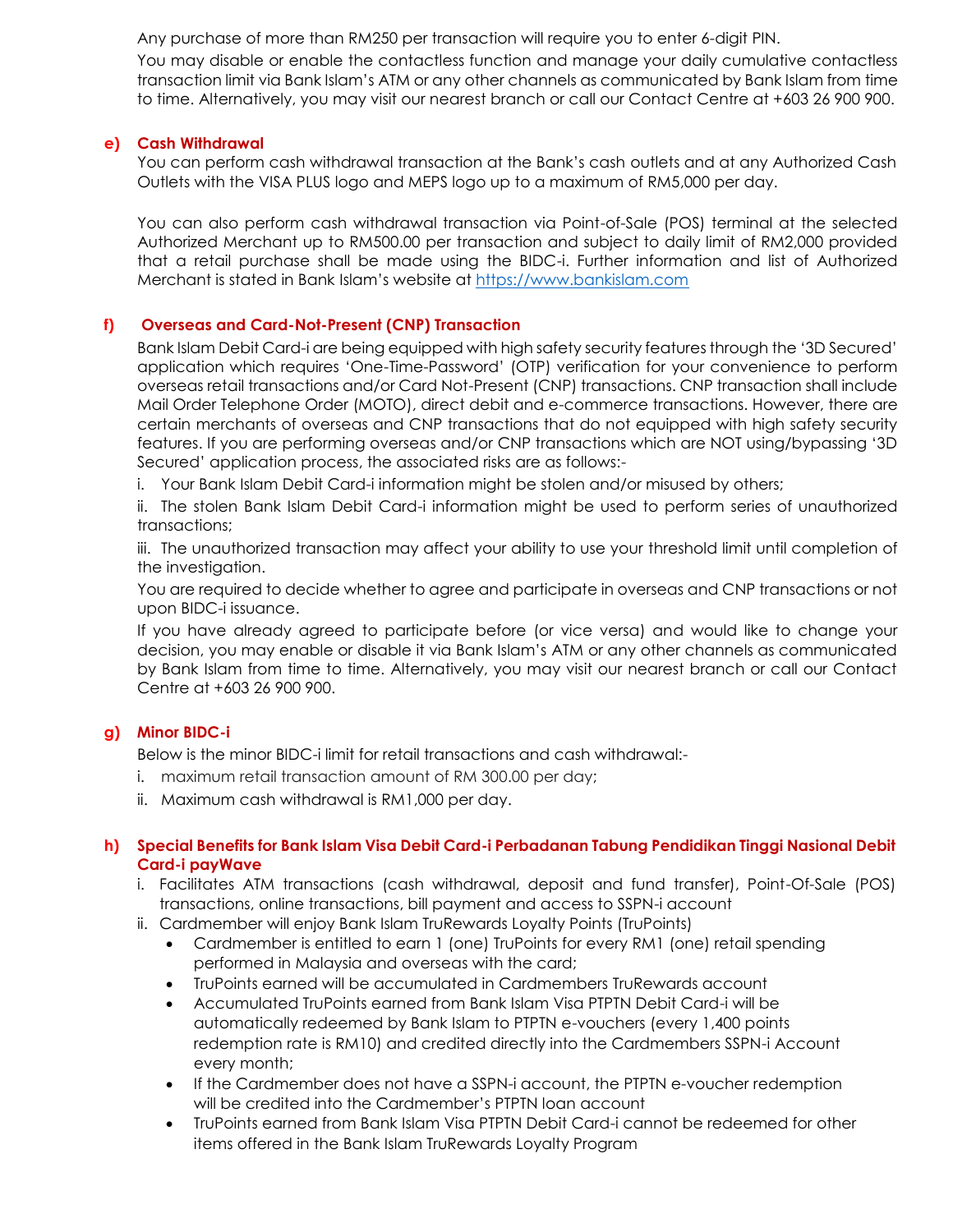iii. Kindly refer to TruRewards page <https://trurewards.bankislam.com.my/trurewards/home> for more info about TruRewards 'Loyalty' program.

## **4. What are my obligations?**

As a Cardholder, you are required to:-

- a) Abide by the terms and conditions for the use of BIDC-i;
- b) Take reasonable steps to keep the BIDC-i and PIN secure at all times, including at the place of residence. These include not:
	- i. disclosing the BIDC-i details or PIN to any other person;
	- ii. writing down / recording the PIN on the BIDC-i, or on anything kept in close proximity with the BIDC-i;
	- iii. using a PIN selected from your birth date, identity card, passport, driving license or contact numbers;
	- iv. allowing any other person to use the BIDC-i and PIN; or
	- v. leaving the BIDC-i or an item containing the BIDC-i unattended, in places visible and accessible to others
- c) Notify the bank as soon as reasonably practicable after having discovered that the BIDC-i is lost, stolen, an unauthorized transaction had occurred or the PIN may have been compromised;
- d) Notify the bank immediately upon receiving short message service (SMS) transaction alert if the transaction was unauthorized;
- e) Notify the bank immediately on any change in the Cardholder's contact number;
- f) Use the BIDC-i responsibly, including not using the BIDC-i for unlawful activity; and
- g) Check the account statement and report any discrepancy without undue delay.

## **5. What if I fail to fulfill my obligations?**

- a) You will be liable on BIDC-i-present unauthorized transactions which require PIN verification if you have:
	- i. acted fraudulently;
	- ii. delayed in notifying the bank as soon as reasonably practicable after having discovered the loss or unauthorized use of the BIDC-i;
	- iii. voluntarily disclosed the PIN to another person; or
	- iv. recorded the PIN on the BIDC-i or on anything kept in close proximity with the BIDC-i
- b) You will liable on BIDC-i-present unauthorized transactions which require signature verification or the use of contactless card if you have:
	- i. acted fraudulently;
	- ii. delayed in notifying the bank as soon as reasonably practicable after having discovered the loss or unauthorized use of the BIDC-i;
	- iii. left the BIDC-i or an item containing the BIDC-i unattended in places visible and accessible to others; or
	- iv. Voluntarily allowed another person to use the BIDC-i.

## **6. What are the major risks?**

Your BIDC-i may be lost, stolen or misused. Please call the Bank at +603 26 900 900 **IMMEDIATELY** after having found your BIDC-i is lost or stolen.

#### **7. What do I need to do if there are changes to my contact details?**

It is important for you to inform the Bank on any change in your contact details to ensure that all correspondences and transaction alerts reach you in a timely manner. You may call our Contact Centre at +603 26 900 900 or update the information at any of our branches near you.